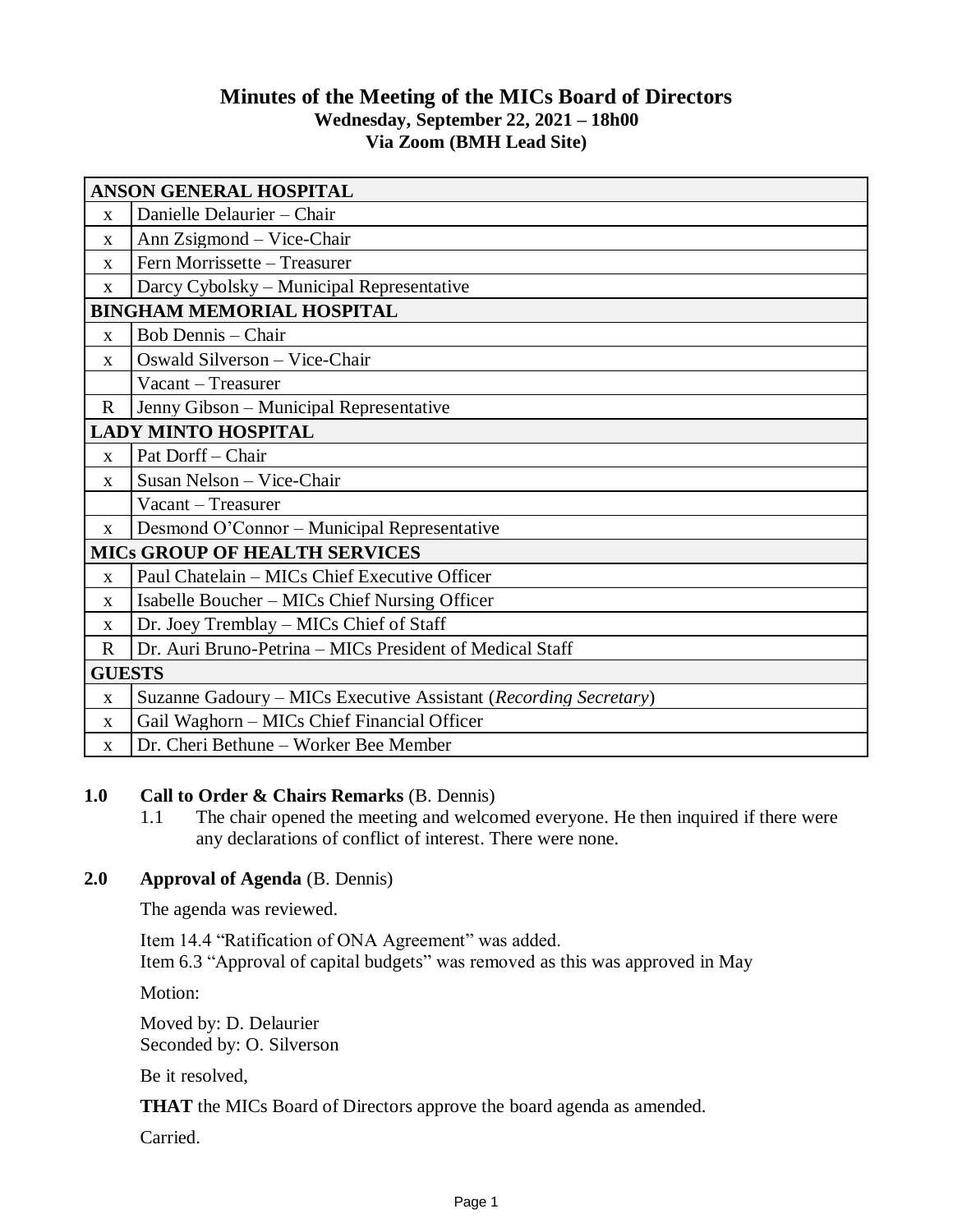#### **3.0 Trustee Education / Presentations (C. Bethune)**

- Worker Bees Strengthening Primary Care
- Dr. Bethune introduced herself and gave a presentation on primary care
- The main message was: "What can the MICs Board of Directors do to help"
- $\blacksquare$  A number of suggestions were given
- Board members were invited to ask questions
- Discussed the fiscal responsibility of the board; expectation is that the hospital will fund physician recruitment and retention and offer incentives such as housing
- Board members feel that we are already doing everything that is stated in the presentation
- The intent is to illustrate how to integrate the FHT, the hospital and LTC facility and how crucial it is to work collaboratively
- The board members will meet with the Worker Bees via Zoom to discuss these issues
- The CEO stated that MICs has already given the Worker Bees \$20,000 for physician recruitment; our budgets are stretched thin fighting COVID-19; we are all trying to achieve the same goal

#### **4.0 Approval of Minutes (B. Dennis)**

4.1 Minutes of the MICs Board of Directors meeting held June 23, 2021 were provided for information.

Motion:

Moved by: A. Zsigmond Seconded by: P. Dorff

Be it resolved,

**THAT** the MICs Board of Directors approve the minutes of the meeting held June 23, 2021 as presented.

Carried.

#### **5.0 Follow-Up Items**

- 5.1 Review of the 2021-2022 Board Work Plan (P. Chatelain)
	- A Board Orientation will be scheduled in October<br>The Board Work Plan was reviewed
	- The Board Work Plan was reviewed
	- $\blacksquare$  The Sentinel Events/Near Misses & Adverse Events report summary and Corporate Scorecard are being presented today
	- The GCE board self-assessment tool will not be available this year
	- Credentialing 101 will be presented to the board next month
	- Board orientation session is scheduled for October  $21<sup>st</sup>$
	- We will be providing a strategic planning update in October as well as the HIRF and capital budget review
- 5.2 Board Education and Orientation Plan (P. Chatelain)
	- The 2021-2022 education plan was reviewed.
	- Education is provided every second month.
	- Board members can request changes to the plan.

#### **6.0 MICs Finance** (G. Waghorn)

- 6.1 July 2021 Operating Statements
	- Each of the hospitals received a 2% increase in small hospitals base funding
	- AGH received an additional \$500,000 base increase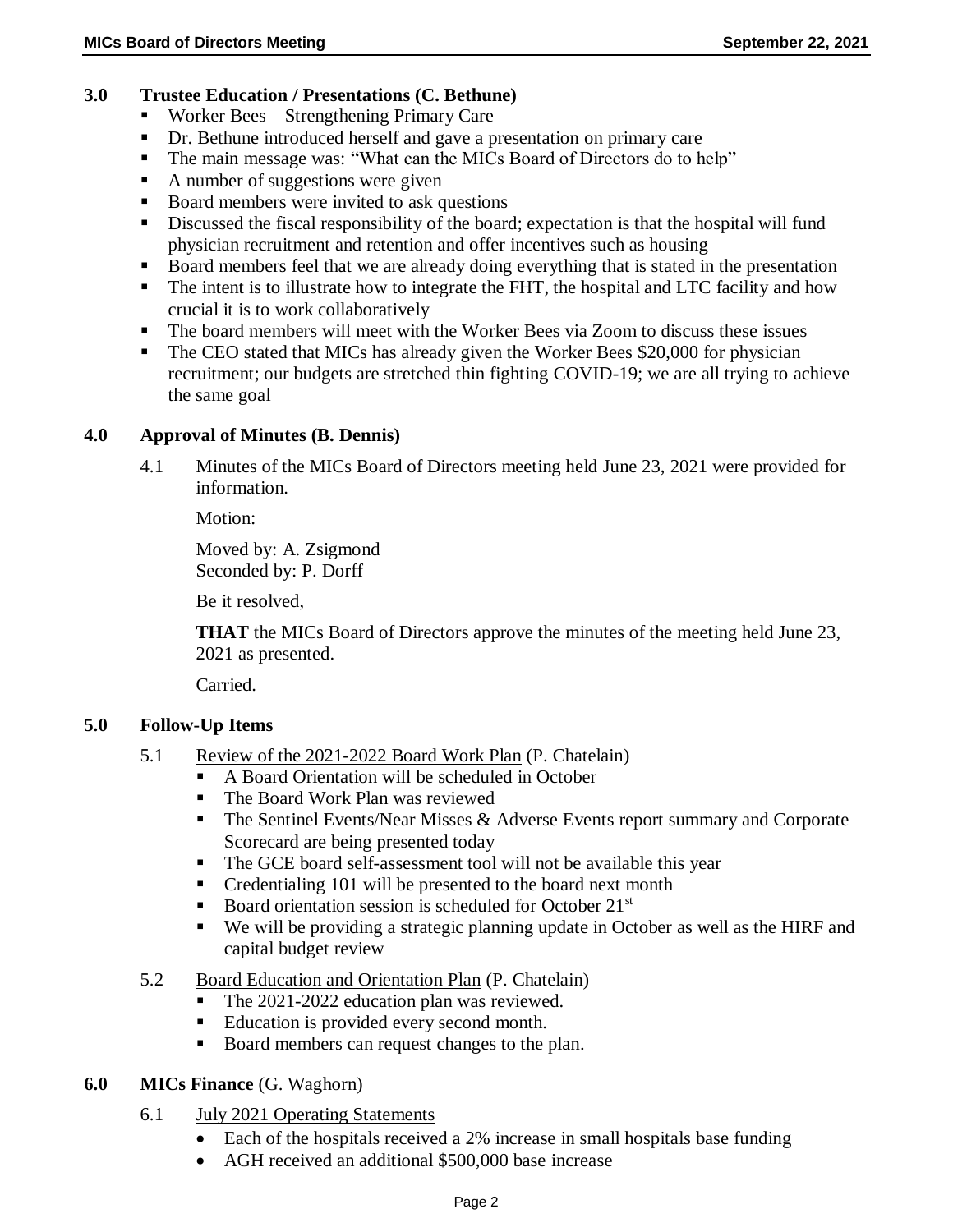- We are still incurring a lot of costs due to COVID
- Hospital budgets do not make provision for physician incentives
- Physician housing comes out of our capital assets; challenges are the costs to maintain the houses; we heavily subsidize the FHTs and have been doing this for a long time; all of this impacts our budget
- Gail explained how the IFFHT is a PHO; BMH is fee for service

#### **BMH:**

- As of July, we're basically sitting at a breakeven position
- Submitted an operating surplus of \$8,392 at the end of July
- Total Operating Revenue: \$3,091,983
- Total Operating Expenses: \$3,083,591

### **AGH:**

- Is in a surplus position of \$267,763 due to the additional money received in base funding
- Total Operating Revenue: \$3,811,491
- Total Operating Expenses: \$3,543,728

# **SCM:**

- Total Revenue: \$2,051,910
- Total deficit:  $(\$230,342)$
- It's an ongoing struggle to balance LTC budgets

### **LMH:**

- Submitted an operating deficit of (\$280,686) as most of our services have been operating intermittently because of COVID which impacts costs
- Total Operating Revenue: \$5,349,204
- Total Operating Expenses: \$5,629,890

# **VM:**

- Total Revenue: \$869,784
- Deficit operations: (\$300,597)
- Deficit non-operations: (\$10,291)
- Total deficit: (\$310,888)
- Deficit is higher than expected due to COVID

Motion to approve July 2021 Operating Statements

Moved by: D. O'Connor Seconded by: D. Cybolsky

Be it resolved,

**THAT**, the MICs Board of Directors approve the July 2021 Operational Statements for Bingham Memorial Hospital, Anson General Hospital, South Centennial Manor, Lady Minto Hospital and Villa Minto as presented. Carried.

#### 6.2 2021-2022 Operational Budgets

- The Chief Financial Officer gave the following overview of the 2021-2022 operational budgets; they were presented to the finance committee last week
- This was an anomaly year since the ministry did not ask us to submit our budget; they just extended our HSAA agreement
- Going forward, we will be presenting the operating budgets for approval to the board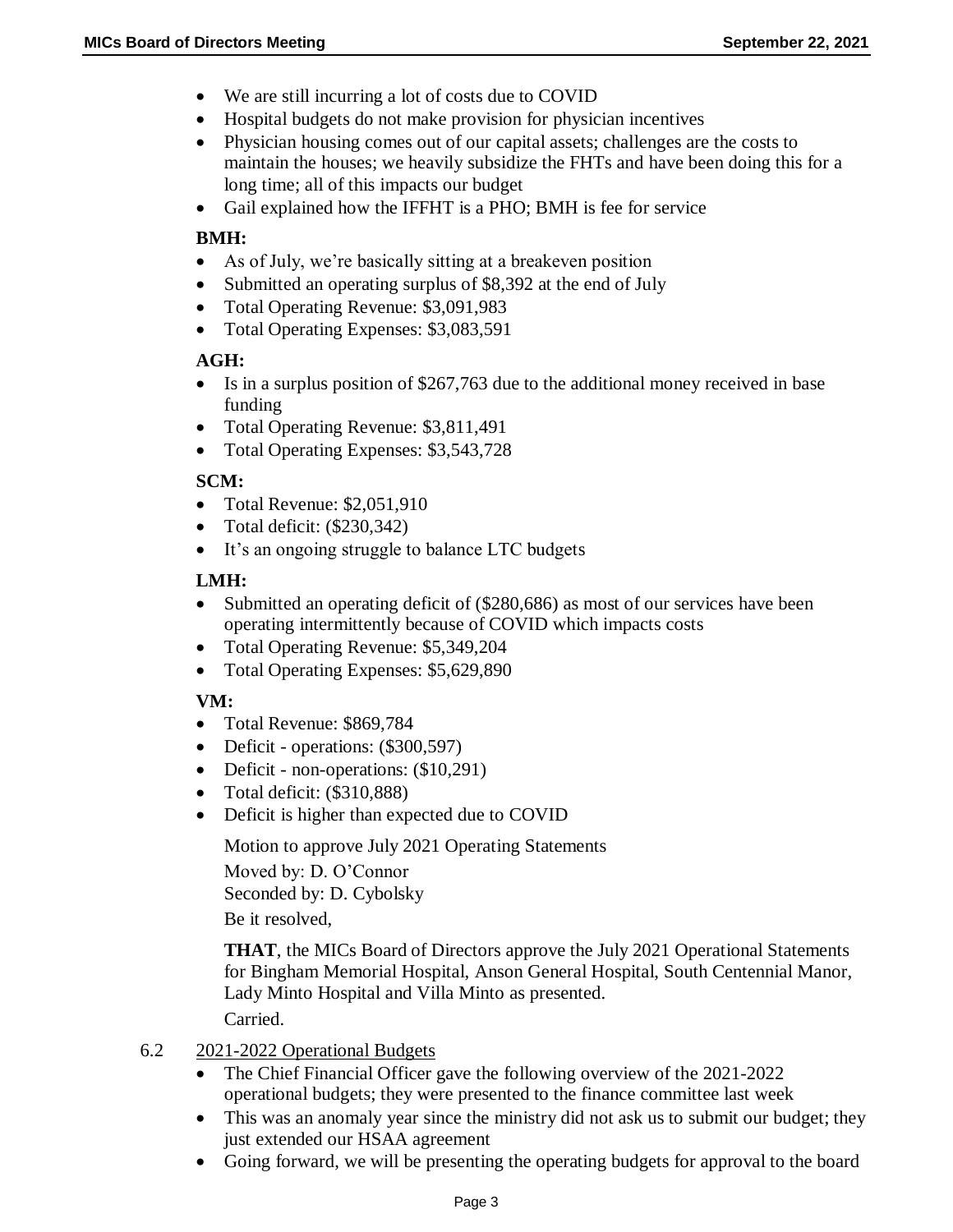in March of each year so they are ready for submission to the ministry

• LTC budgets are not submitted to the ministry

#### **BMH:**

- Is projecting a budget deficit of \$160,993 in 2022; we have added staff throughout the organization particularly in nursing; added additional time in the physician clinic; we subsidized a position there; there are dollars budgeted for physician recruitment at each site; everything stays status quo
- We still don't know what COVID measures will remain; this is being assessed
- There isn't much we can do at this time; will have to wait until the 2022-2023 budget to do some deficit recovery planning

### **AGH:**

 Received 2% in base funding plus the additional \$500,000 funding; will be able to sustain a small surplus position; added some nursing hours to address staffing pressures; increased nursing administration time which impacted both AGH and BMH who share this position; added an HR position which is being evaluated

#### **SCM:**

 Updated salary costs and reviewed the staffing patterns; drop in CMI at both sites impacted the amount of revenue for nursing and personal care; we have a deficit budget of \$1,223,554 which will probably come in lower especially if the COVID prevention and containment measures continue

### **LMH:**

 Projecting an operating deficit of \$466,754; there were some changes in the acute chronic RPN staffing patterns and an increase in surgical staffing patterns as well as additional time in ER; additional nursing staff was necessary to mitigate risk issues

# **VM:**

- VM has historically run a deficit; we have been able to subsidize it through hospital operations; small nursing homes are impossible to operate at a breakeven position
- The board members were invited to ask questions.

Motion to approve the 2021-2022 Operating Budgets

Moved by: D. Delaurier

Seconded by: P. Dorff

Be it resolved,

**THAT**, the MICs Board of Directors approve the 2021-2022 Operating Budgets for Bingham Memorial Hospital, Anson General Hospital, South Centennial Manor, Lady Minto Hospital and Villa Minto as presented.

Carried.

- 6.3 2021-2022 Capital Budgets
	- This item was removed as the capital budgets were approved in May
- 6.4 MICs Phone System Upgrade
	- A briefing note was provided for information
	- The Cisco server hardware and software is due for complete replacement/upgrade. The estimated cost is \$260,000. Cisco support/warranty needs to be renewed every 3 years at an estimated cost of \$85,000 per year. Current handsets are not affected.
	- Given the need for this large scale upgrade, Bercell began to look at possible replacement systems to compare features and pricing. We are asking for Board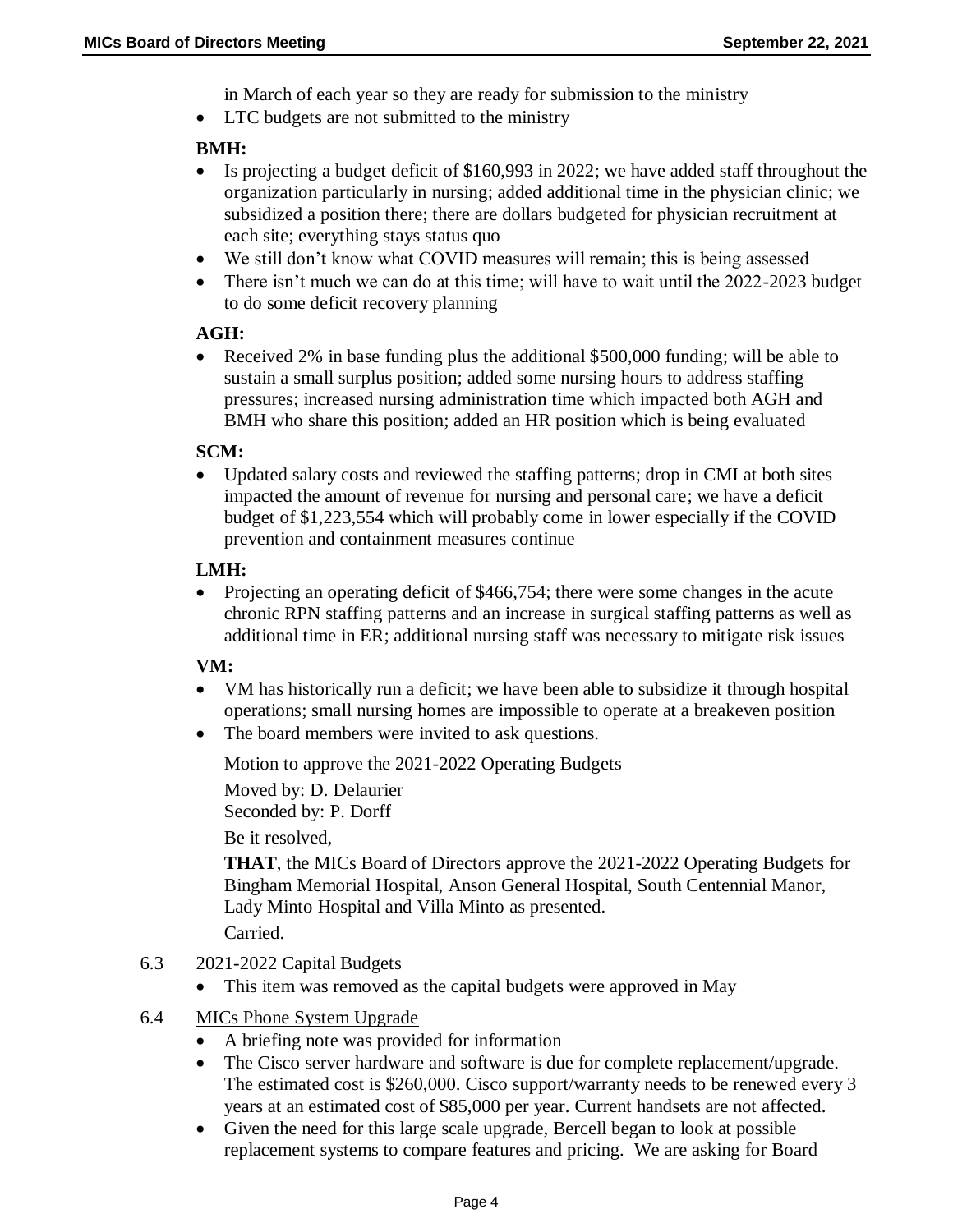approval to purchase and implement a new MICs phone system.

Motion to approve the purchase of the Avaya phone system

Moved by: A. Zsigmond Seconded by: S. Nelson

Be it resolved,

**THAT**, the MICs Board of Directors approve the purchase of the Avaya phone system as presented.

Carried.

- 6.5 Investments
	- The Portfolio Valuation report ending August 31, 2021 was provided for information.
	- The board members were briefed that our Investment Management Firm is ceasing operations as of Dec. 15, 2021 and a new advisor has to be in place by Oct.  $31<sup>st</sup>$  to ensure our assets get appropriately moved over by Dec.  $15<sup>th</sup>$ .
	- We inquired whether we are required to tender for investments under the Broader Public Purchasing Guidelines and were advised that we are exempted from competitive procurements.
	- Various options to select a new investment manager were discussed.
	- After careful consideration of possible alternatives, MICs recommends moving its investments to Pat McConnell, CFP of RBC Wealth Management. Pat was the investment manager for AGH for about 20 years, providing excellent financial management expertise, high rates of returns and the best service of any firm we have ever dealt with.
	- By approving Pat McConnell/RBC wealth management, our investments will be with a reputable and long established Certified Financial Planner who has invested in our communities and has a proven track record handling our money. At this time, this is the best strategy for MICs, especially given our tight timeframes and the need to ensure we have a proven professional handling our portfolio. It does not preclude us from running an RFP process in the future.
	- Motion: approval of appointing RBC Wealth Management as our new investment firm

Moved by: D. O'Connor Seconded by: O. Silverson

Be it resolved,

**THAT**, the MICs Board of Directors approve the appointment of RBC Wealth Management as our new investment firm as presented.

Carried.

#### 6.6 ONE Financing

- We need to open a Canadian bank account and an US account with TD bank
- Gail stated that there will be some operating cost implications but this financing is specifically tied into the capital side of it
- All the hospitals involved are tapping into the RFP for financing with TD bank
- We will be getting a floating rate of prime plus .85% per annum
- We are currently meeting with the group to discuss the interest rate and foreign exchange risk and how we are going to mitigating that; they will work with us to come up with a customized solution for MICs based on what our needs are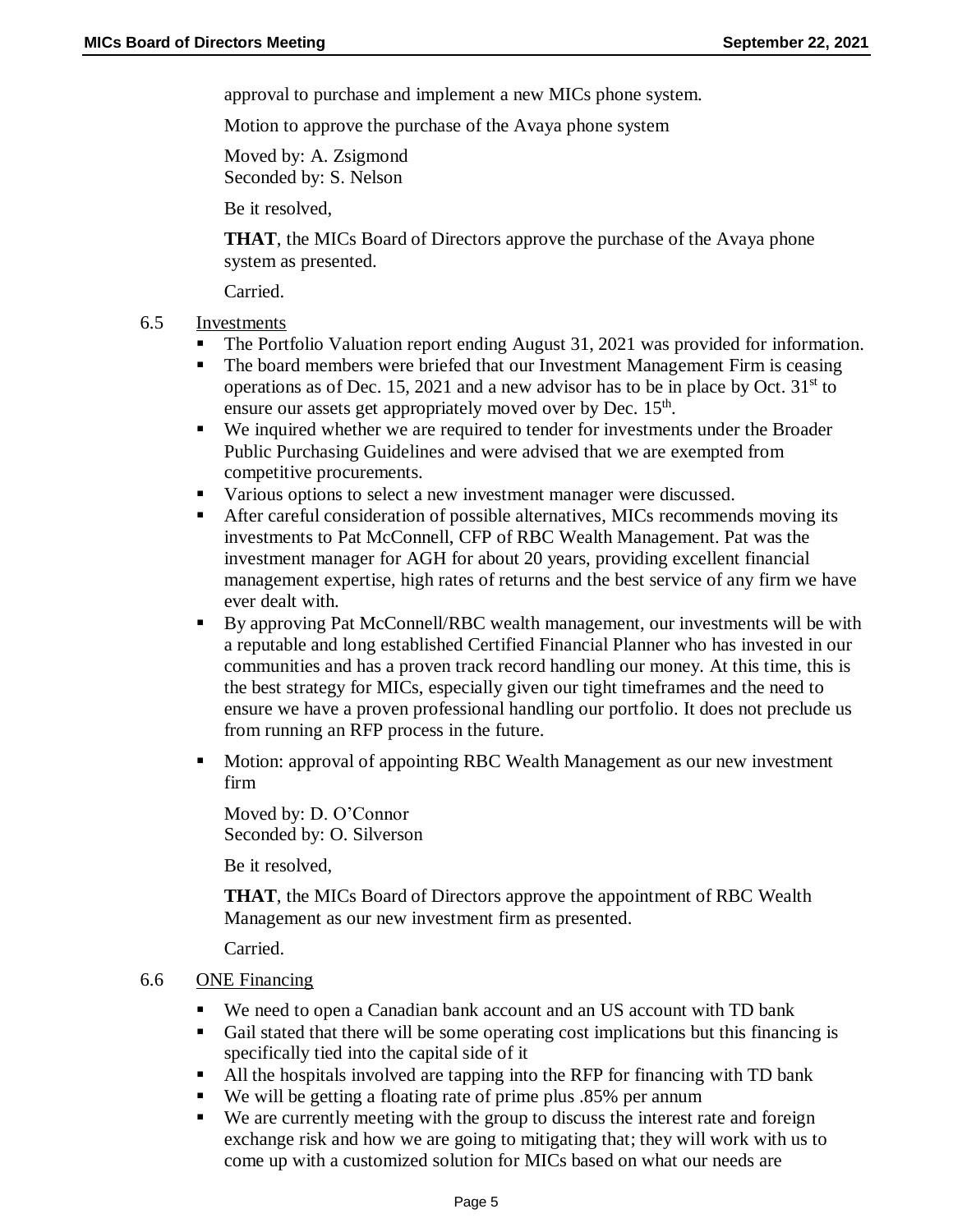Motion: approval of opening a Canadian dollar and US dollar bank account from Toronto Dominion (TD) for the foreign currency financing of the ONE Meditech Expanse Initiative

Moved by: D. Cybolsky Seconded by: A. Zsigmond

Be it resolved,

**THAT**, the MICs Board of Directors approve the opening of a Canadian dollar and US dollar bank account from Toronto Dominion (TD) for the foreign currency financing of the ONE Meditech Expanse Initiative as presented.

Carried.

# **7.0 Presentations/Reports** (B. Dennis)

- 7.1 Chief Executive Officer Report: (P. Chatelain)
	- The CEO provided the following overview:
	- COVID-19 update:
		- o Currently have four cases in our MICs communities and Smooth Rock Falls
		- o The third vaccine doses were provided to our LTC residents
		- o We implemented our Directive 6 policy on vaccines for the MICs Group of Health Services; vaccination policy was posted on the MICs website and FB page
		- o continue to run and staff three testing centers 2 days per week in Cochrane and Iroquois Falls, and 1 day in Matheson with increased frequency in antigen testing with the schools reopening
		- o working with the Cochrane District (TaDH) on staff planning over the summer and fall due to our district staffing shortages
	- CEO attended the Town of Iroquois Falls Public Meeting on August 30, 2021. The land transfer to AGH has now been completed and now needs to be rezoned. The Ministry has been notified and we are waiting on next steps.
	- Physician and Nursing Recruitment is our greatest challenge. With the recent retirements and departures over the summer, we are in dire need. Many of our ED shifts at AGH are covered by locums from EDLP (Health Force Ontario) in addition to utilizing nursing agency staff.
	- We applied and were successful in obtaining a grant for up to \$35K for a Foundation Coordinator.
	- The LMH OR AHU #2 Replacement project was completed on time to have the OR operational on August 23, 2021. The future Chemo room expansion will occupy the Health Records location, relocating the staff to some of the admin offices. The freight elevator at AGH is a work in progress with a fall 2021 completion. The water distribution and elevator projects at BMH are also in progress.
	- We have received 2% small hospital base funding allocations for 2021-2022.
	- We have received COVID-19 funding allocations but they are soon coming to an end.
	- Board Members were invited to ask questions.
- 7.2 Chief Nursing Officer Report: (I. Boucher)
	- The CNO provided the following overview:
		- o We are experiencing a shortage of nursing which is a global issue; we have been managing multiple absences and vacancies and the pandemic has certainly not helped the situation; some nurses throughout the province are leaving the profession to go into different fields altogether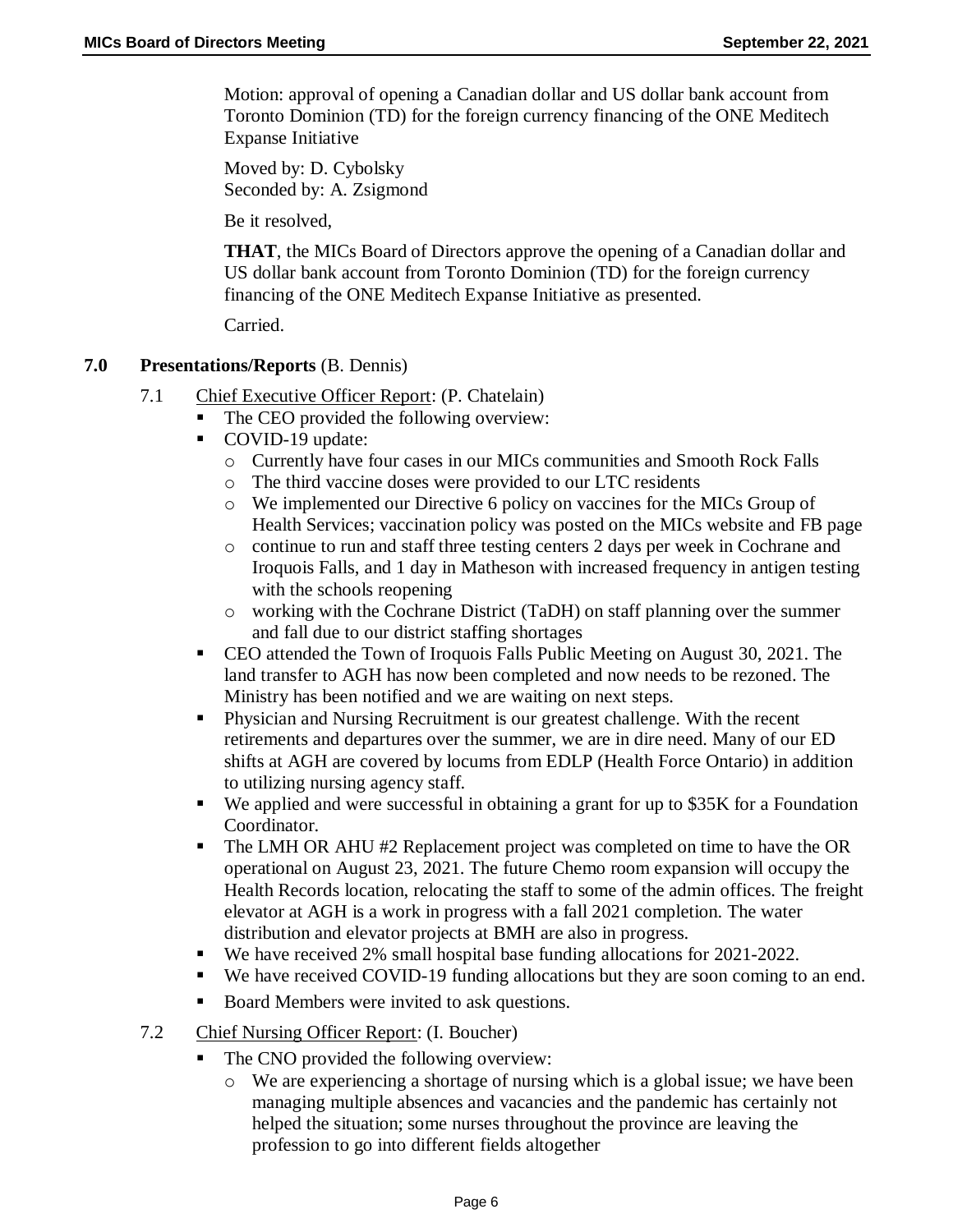- o At the end of July, we almost had to close down the ER for three nights and had to rely on agency nurses to get us through this crisis
- o Have since signed formal agreements with two nursing agencies
- o One agency nurse is working full time out of AGH and has picked up shifts in Cochrane as well
- o A second RN will be providing additional support next week; this will allow some of our staff to take some well-deserved vacation
- o We have been unable to staff endoscopy services at AGH all summer due to nursing shortages but looking promising for October
- o We had to close 8 beds at AGH but have since reopened them
- o We have noticed a slight increase in our occupancy rates at all three sites
- o HSN is at over capacity right now and we have been experiencing slight delays in some of the transfers that are going to other sites by a day or two; this has also had an impact on our transfers from TDH; HSN simply can't keep up
- o Accreditation tasks have increased as the onsite survey visit approaches in February 2022; all of our teams are working on their action plan
- Board members were invited to ask questions.

# **8.0 Medical Staff** (Dr. J. Tremblay)

- 8.1 Chief of Staff Report:
	- Dr. Tremblay provided a verbal update on the following:
		- o The most important thing right now is staff and patient safety
		- o Physician recruitment is a priority along with safety
		- o He has been working directly with MICs, the FHTs and the Worker Bees
		- o As a busy physician, he is glad to be able to delegate some time consuming tasks to Abbygail
		- o We are now looking to recruit two to three physicians per community which emphasizes the crisis we are facing
		- $\circ$  We need to be competitive in the north as it is difficult to compete with bigger communities in the south
		- o Physicians are also retiring earlier because of COVID
		- o They're burning out and cutting down their hours
		- o We have a few promising candidates in the new year but nothing definite
		- o Dr. Mara is holding four-day monthly clinics at the Minto Centre
		- o McMaster University is holding its recruitment fair
		- o One way to market ourselves is to welcome NOSM medical learners to our MICs communities
		- $\circ$  We recruited a full-time surgeon starting October 1<sup>st</sup>
		- o AGH is still relying heavily on EDLP physicians; these physicians work full-time at their primary hospital and provide emergency coverage as a last resort to other hospitals that have unfilled ER shifts; they usually only come for one shift
		- o We're getting more interest from TDH ER physicians to provide coverage; we received a few applications for hospital privileges
		- $\circ$  2,199 cases up to date in the PHU region; there are 10 active cases, four just today
		- $\circ$  HSN is 102% over capacity; 32 new admissions in the hallway; most of the patients filling up the hospitals are unvaccinated
		- o Board members were invited to ask questions.
		- o Discussed getting a CT scan; it is costly to purchase and to maintain; however transfers to and from TDH are also costly; we should be discussing this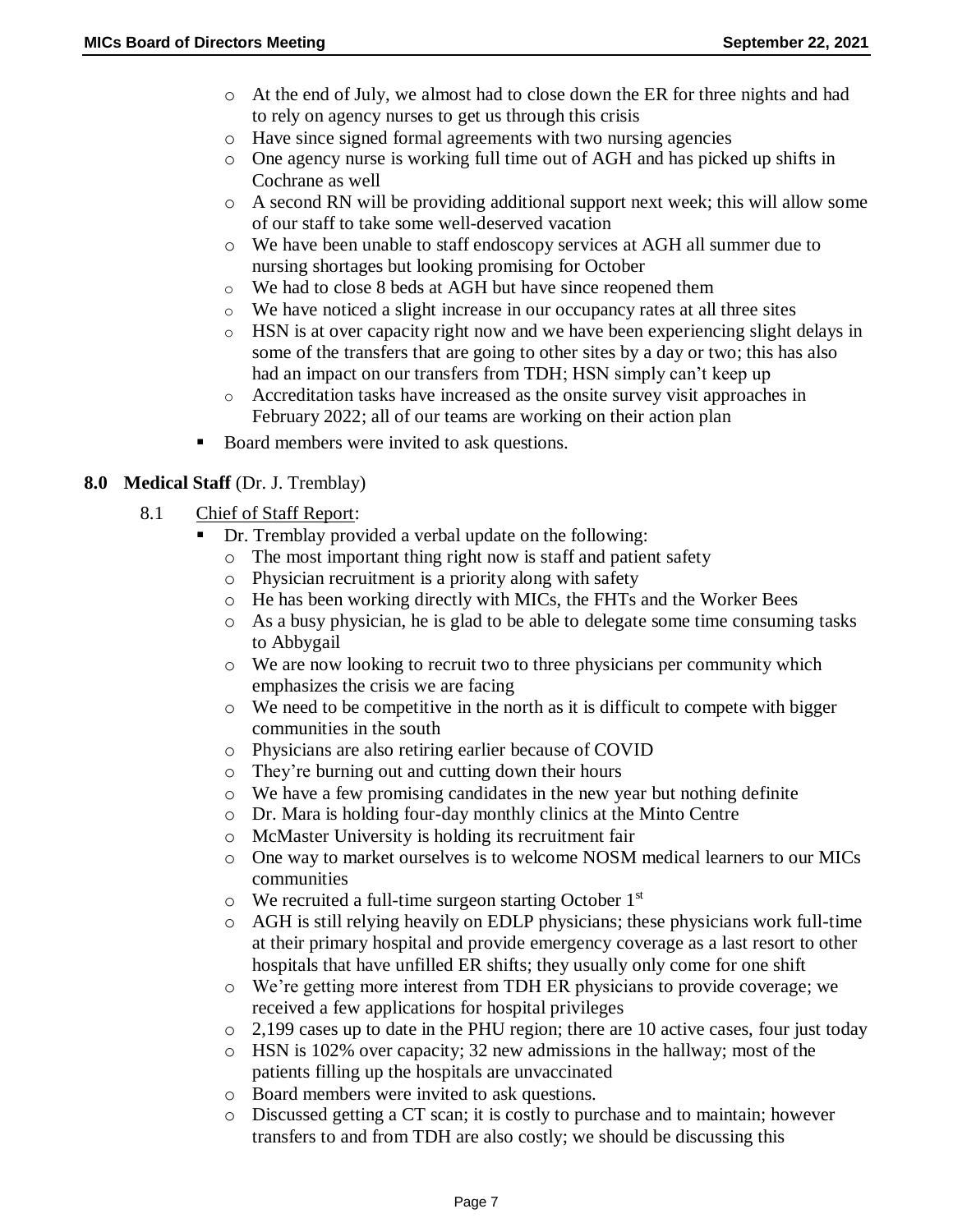- 8.2 Medical Advisory Committee Minutes:
	- Minutes of the MAC meeting held June 16, 2021 were provided for information.
- **9.0 LHIN / MOHLTC Business** (P. Chatelain)
	- $N/A$
- **10.0 MICs Quality Committee** (I. Boucher)
	- 10.1 Minutes of the Quality Committee meeting held June 9, 2021 were provided for information
	- 10.2 Sentinel Events/Near Misses & Adverse Events
		- The information is extrapolated from our RL6 incident reporting system
		- The raw data is provided for acute care as well as long-term care for Q4 2020-2021 and Q1 2021-2022
		- The report covers total hospital critical incidents, LTC critical incidents, total number of incidents, total number of near misses/good catches and types of incidents
		- We are seeing slightly higher number of incidents
		- Near misses promote a culture of risk management
		- Falls remain our top incident that is reported within MICs, then safety/security
		- Hospital critical incidents and LTC critical incidents have very different definitions
	- 10.3 Corporate Scorecard
		- The format of the Corporate Scorecard was revised to simplify and make it easier to read; the first page is a MICs perspective; page two shows the individual performance for Q1 2021-2022
		- Professional conduct issues are reviewed to ensure they are properly categorized
		- **Provision of care could be providing care to our patients or delay in reaching doctor**
		- The quarterly Individual Performance report was divided into six categories: Efficient – Timely – Patient Centered Care – Safe – Effective - Worklife
- **11.0 Physician & HR Recruitment** (P. Chatelain)
	- Welcome to Dr. Shiraz Elkheir
- **12.0 Indigenous and French Language Issues** (P. Chatelain)
	- $\blacksquare$  N/A
- **13.0 Site Business** (B. Dennis)
	- 13.1 Anson General Hospital:  $\blacksquare$  N/A
	- 13.2 Bingham Memorial Hospital:  $\blacksquare$  N/A
	- 13.3 Lady Minto Hospital:
		- $\blacksquare$  N/A
- **14.0 Partnership Business** (Bob Dennis)
	- 14.1 June 2021 Board Effectiveness Survey Results
		- 12 out of 12 surveys were submitted.
	- 14.2 September 2021 Board Effectiveness Survey
		- The survey was emailed to the board members following the meeting.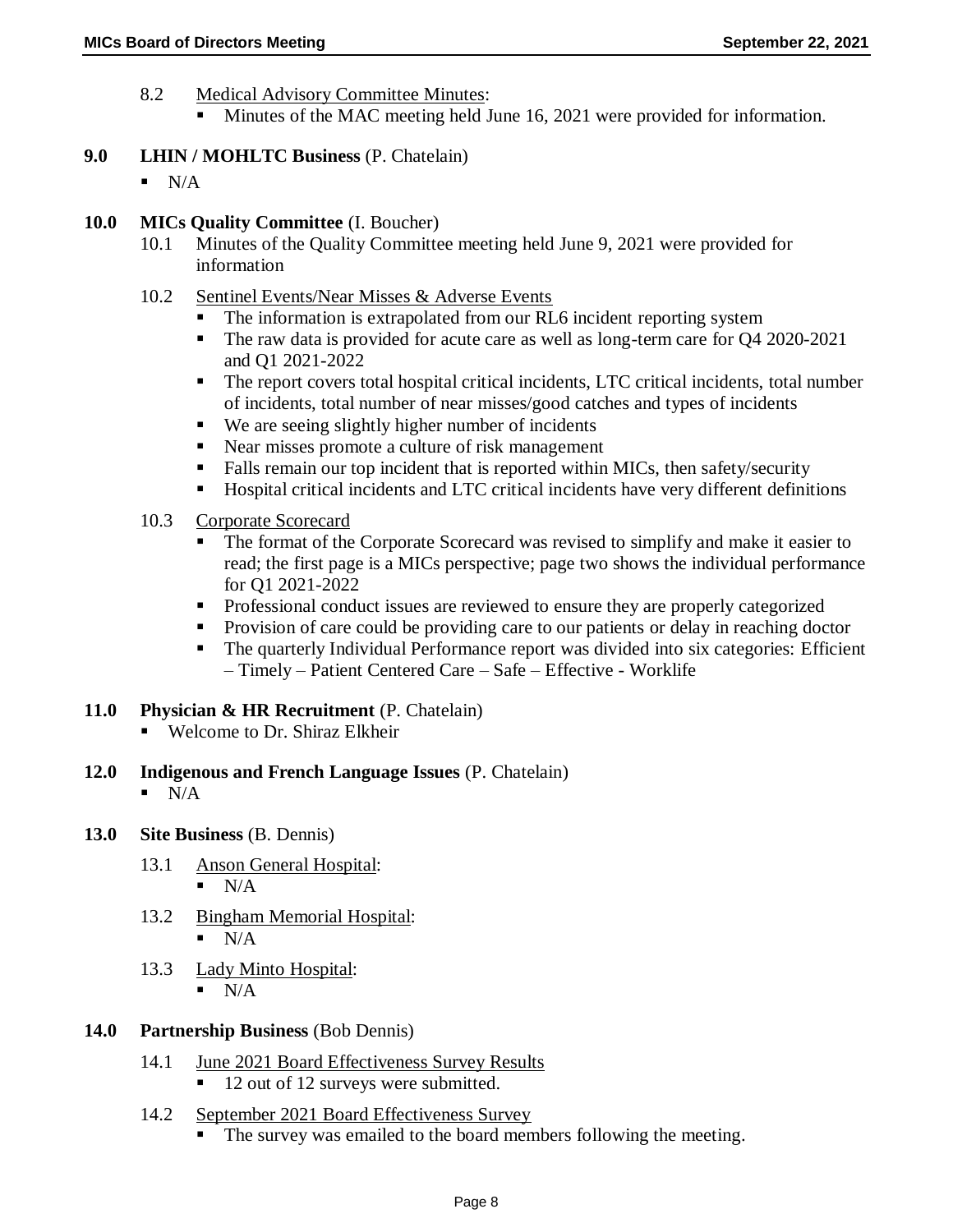#### 14.3 Accreditation

- The government action plan was provided for information.
- This generated a report; the red flags were discussed; some are high priority and these need to be addressed
- Grey shaded item is an ROP
- 2.3 recommendation is to have a PFAC member attend the Quality Committee meetings
- <sup>10.5</sup> recommending sharing patient stories to the Quality Committee on a quarterly basis; CNO will commit to this; suggested that a follow-up is done afterwards to see how issue was addressed

### 14.4 Ratification of ONA Local Agreement – P. Chatelain

- ONA Local Negotiations occurred September 15 and 16. With ONA still in the 3-year moderation period of Bill 124, there were no monetary issues addressed during this round of bargaining. Items agreed to revolved around scheduling provisions, vacation process, committee structure and housekeeping items. The Employer achieved two key objectives in this round of bargaining – introduction of prime time vacation language and removal of superior conditions for ambulance transfers. Overall, the MICs Team was very satisfied with the results and are seeking ratification of the local agreement.
- **Motion:** approval of the ratification of the ONA agreement

Moved by: P. Dorff Seconded by: O. Silverson

Be it resolved,

**THAT**, the MICs Board of Directors approve the ratification of the ONA agreement as presented.

Carried.

#### **15.0 In Camera**

15.1 Motion to go in camera

Moved by: D. O'Connor Seconded by: F. Morrissette

- 15.2 Physician privileges
- 15.3 Motion to go out of in-camera

Moved by: D. Delaurier Seconded by: F. Morrissette

15.4 Approval of physician privileges

Motion to approve hospital privileges for EDLP physicians Dr. Matthew Adamson, Dr. Scott Anderson, Dr. Pankaj Chand, Dr. Bernard Dew, Dr. Brenda Burns and Dr. Steve Virani in the ER/Critical Care Department

Moved by: A. Zsigmond Seconded by: S. Nelson

Be it resolved,

**THAT** the MICs Board of Directors approve Locum Tenens privileges for EDLP physicians Dr. Matthew Adamson, Dr. Scott Anderson, Dr. Pankaj Chand, Dr. Bernard